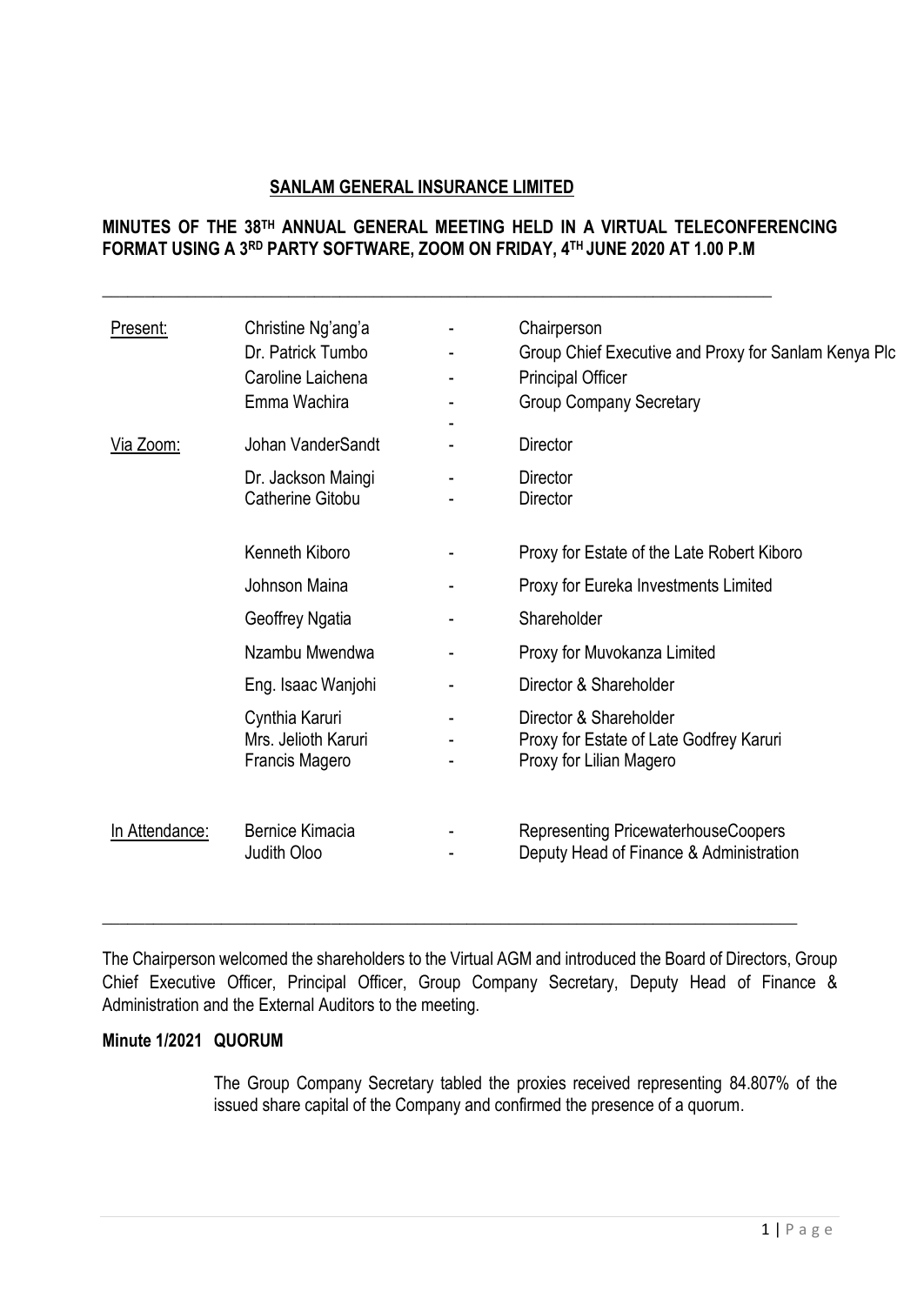# **Minute 2/2021 NOTICE CONVENING THE MEETING**

The Notice convening the meeting, which had been circulated to the Shareholders, was taken as read.

#### **Minute 3/2021 MINUTES OF THE 37 th ANNUAL GENERAL MEETING**

The minutes of the 37<sup>th</sup> Annual General Meeting held on 29<sup>th</sup> September 2020 having been circulated to all shareholders, it was proposed by Ms. Cynthia Karuri seconded by Eng. Isaac Wanjohi and RESOLVED that they be and are hereby confirmed as a correct record.

### **Minute 4/2021 AUDITED BALANCE SHEET AND FINANCIAL STATEMENTS**

The Financial Statements for the year ended 31st December 2020 together with the Directors', Statutory Actuary and Independent Auditors' Reports thereon were tabled and presented to the shareholders for adoption. The report of the Independent Auditor was read by PricewaterhouseCoopers' representative Ms. Bernice Kimacia, who confirmed that the audited financial statements reflected the true position of the Company.

The Deputy Head of Finance and Administration, Judith Oloo made a presentation on the Financial Report for the year ended 31<sup>st</sup> December 2020.

After discussion, it was proposed by Mr. Kenneth Kiboro, seconded by Dr. Patrick Tumbo and it was RESOLVED that the Balance Sheet and Financial Statements for the year ended 31 December 2020, together with the Directors and Independent Auditor's reports thereon be and are hereby approved for adoption.

#### **Minute 5/2021 DIVIDEND**

It was proposed by Mr. Kenneth Kiboro, seconded by Eng. Isaac Wanjohi and unanimously RESOLVED that no dividend be declared for the financial year ended 31<sup>st</sup> December 2020 as recommended by the Directors.

### **Minute 6/2021 DIRECTORS' REMUNERATION**

It was proposed by Dr. Patrick Tumbo, seconded by Mr. Kenneth Kiboro and unanimously RESOLVED that the remuneration of the Directors as shown in the Profit and Loss Account for the year ended 31 December 2020 be and is hereby approved.

# **Minute 7/2021 EXTERNAL AUDITORS**

It was proposed by Eng. Isaac Wanjohi, seconded by Mr. Johnson Maina and unanimously RESOLVED that KPMG Kenya be and are hereby appointed as the Company's Auditors in accordance with 717(1) and (5) of the Companies Act No. 17 of 2015 until the conclusion of the next Annual General Meeting and the Directors be authorised to fix their remuneration.